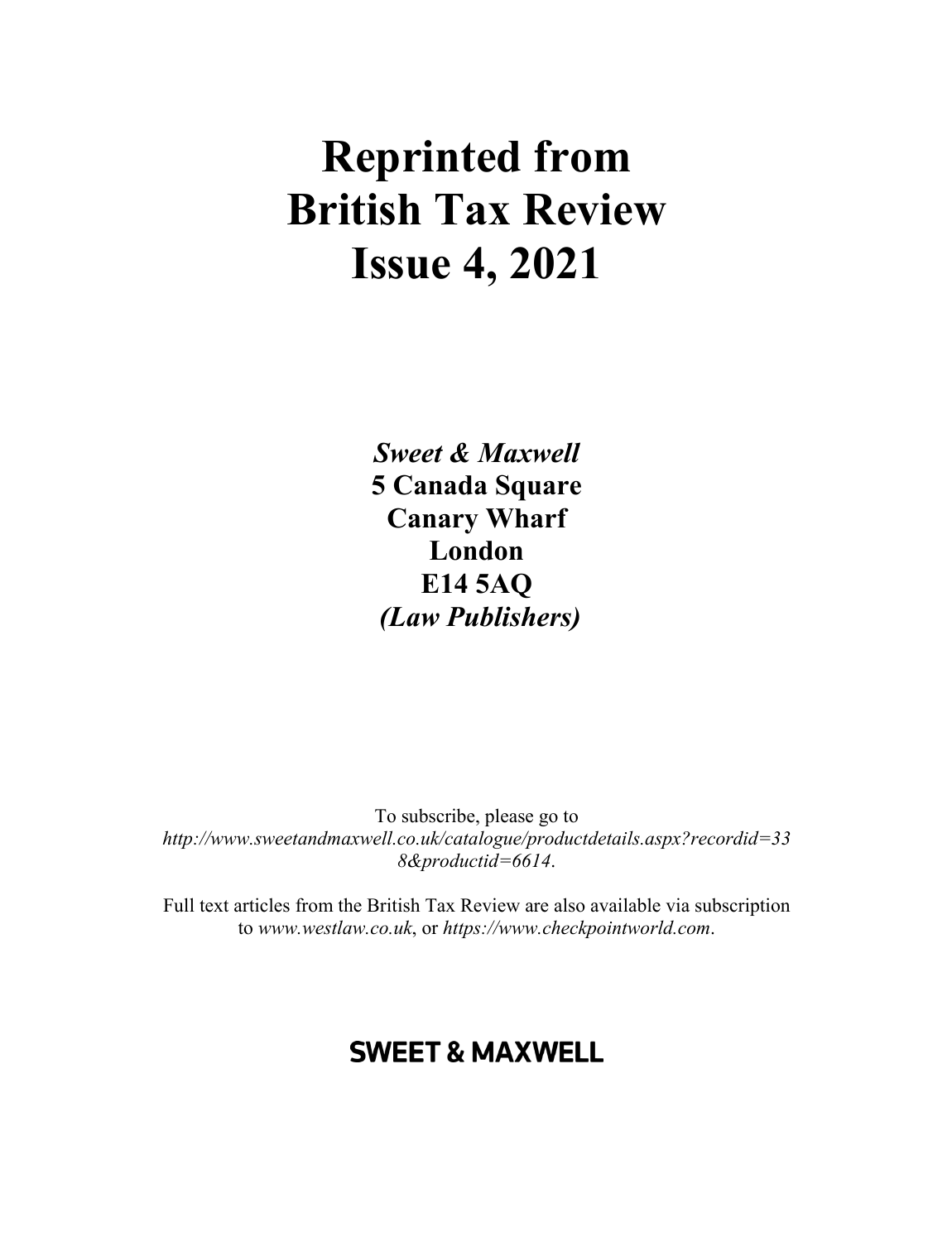### **Section 6: charge and main rate for financial years 2022 and 2023; Section 8: increase in the rate of diverted profits tax**

#### **Background**

The UK's public finances are under pressure. The one-off costs of supporting the economy during the COVID-19 pandemic, and the expected longer-term after-effects of the pandemic on the economy and on demand for public services, arrived on top of immense pre-existing challenges: the looming costs of dealing with climate change, an ageing population, rising concern about inequalities and a "levelling up" agenda. And all in the context of Brexit and an apparently long-term decline in productivity growth which make it harder to rely on economic growth to rescue the public finances.

With funding for public services (except health) and social security benefits (except for pensioners) already tightly squeezed over the past decade, it was widely predicted that tax rises would shoulder more of the burden of shoring up the public finances this time than they did after the 2008 financial crisis.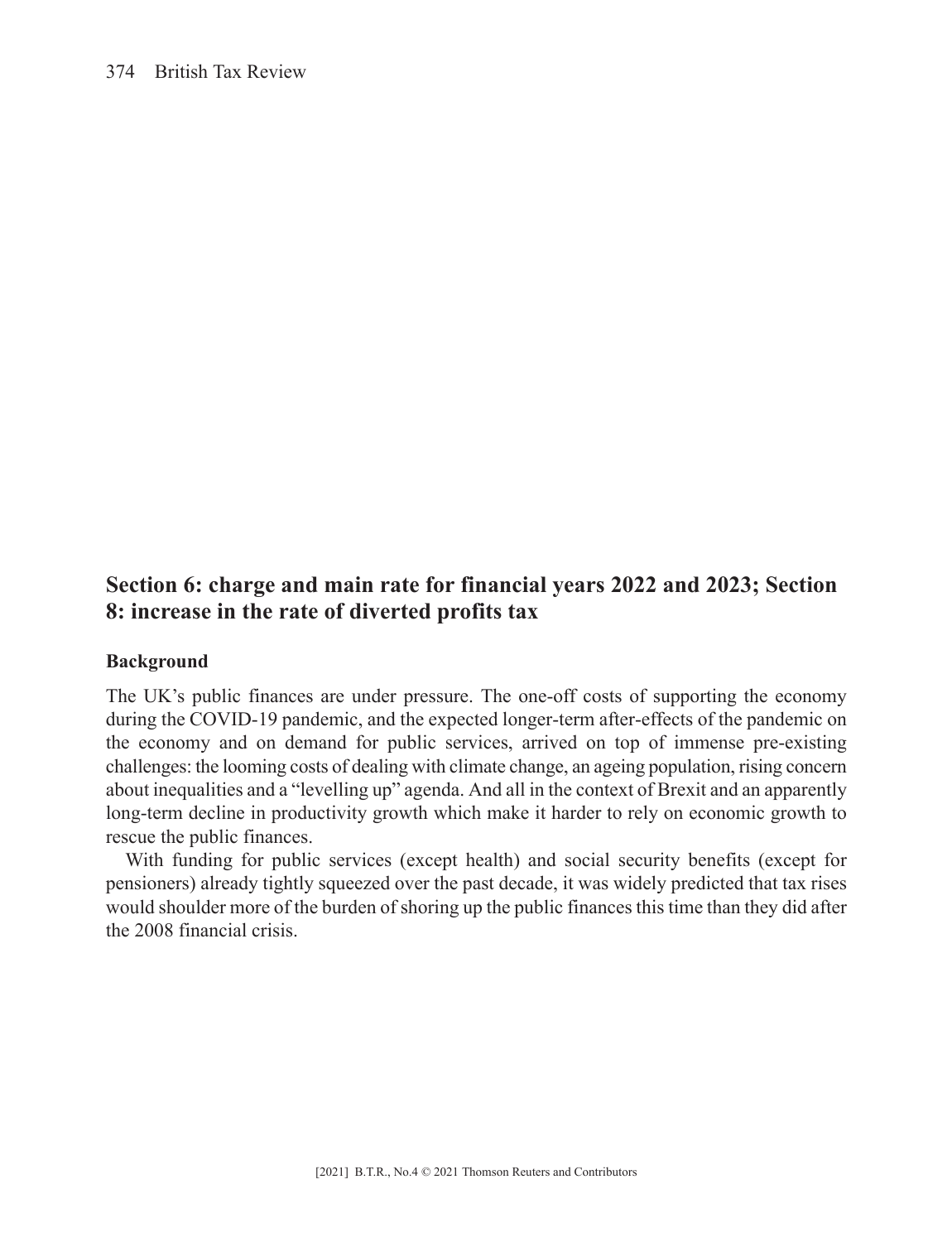So, apparently hemmed in by a manifesto pledge not to increase the rates of the three biggest taxes—income tax, National Insurance contributions and value added tax (VAT)—the Chancellor turned to the fourth-biggest tax, corporation tax, to start delivering revenue.

#### **The rate increase in context**

The rise he announced was a substantial one. Section 6 of the Finance Act 2021 (FA 2021) increases the main rate of corporation tax by six percentage points, from 19 per cent to 25 per cent, with effect from the financial year beginning 1 April 2023. The rise looks even bigger when one considers that, up until the  $2020$  Budget,<sup>1</sup> the rate had been due to fall from 19 per cent to 17 per cent in April 2020. Corporation tax is now heading to a very different destination from that envisaged in George Osborne's last Budget.2 It is also a different direction of travel from that taken by successive previous governments: the first rise in the main rate of corporation tax for half a century. At the same time, we should not exaggerate the size of the change: at 25 per cent, the rate will still be lower than it was in 2011, let alone the 52 per cent peak it reached in the 1970s and early 1980s (see Figure 1).



The stated objective is "to raise revenue whilst keeping the UK's rate of Corporation Tax competitive relative to other major comparable economies".<sup>4</sup> The UK's rate will move from one of the lowest in the OECD to slightly above average (see Figure 2), but it will still be the lowest in the G7 (once sub-national taxes are taken into account)—if other countries do not change their own tax rates by then. For several decades, the trend across the world has been for headline corporate tax rates to fall; but given how far rates have now fallen across the world and the fiscal

<sup>&</sup>lt;sup>1</sup>HM Treasury, *Budget 2020: Delivering on Our Promises to the British People* (11 March 2020), HC 121. 2 HM Treasury, *Budget 2016* (March 2016), HC 901.

<sup>3</sup> Note: the horizontal axis has April of each year marked. Source: IFS, "IFS Fiscal Facts" (last reviewed 10 June 2021) *IFS TaxLab*, *https://ifs.org.uk/taxlab/data-item/ifs-fiscal-facts* [Accessed 25 August 2021].

<sup>4</sup> HMRC, Policy Paper, *Corporation Tax charge and rates from 1 April 2022 and Small Profits Rate and Marginal Relief from 1 April 2023* (3 March 2021), *https://www.gov.uk/government/publications/corporation-tax-charge-and -rates-from-1-april-2022-and-small-profits-rate-and-marginal-relief-from-1-april-2023/corporation-tax-charge-and -rates-from-1-april-2022-and-small-profits-rate-and-marginal-relief-from-1-april-2023* [Accessed 28 August 2021], under "Policy objective".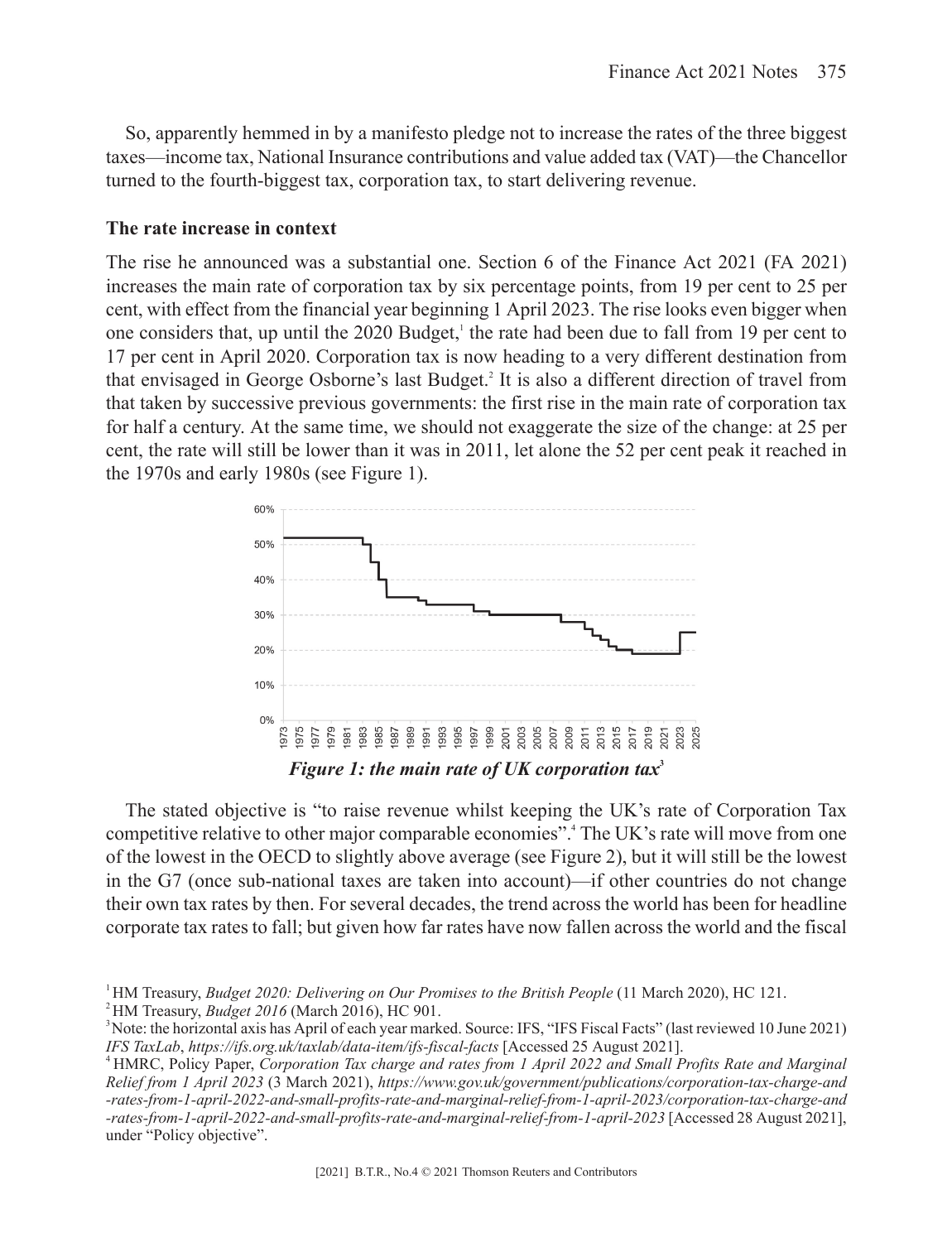pressures that all governments now face, there are reasons to think the trend might slow down or even go into reverse. Not all governments have tied their hands on other revenue-raising options as much as the UK's has, so they might have less need to turn to corporation tax to replenish their coffers. But current moves towards international action, potentially including a minimum corporation tax rate (albeit a low one), do not smack of a burning desire to continue the "race to the bottom".



*Figure 2: overall headline corporation tax rates in the OECD, 2021***<sup>5</sup>**

The UK looks less internationally competitive once the whole of the corporation tax regime, rather than just the headline rate, is taken into account. The UK taxes an unusually broad measure of profits: in particular, except while the temporary "super-deduction"6 is in place, the UK has the G7's least generous allowances for plant and machinery investment beyond the annual investment allowance (AIA). So the UK's *effective* corporate tax rates on investment will be middling among the G7 despite having the lowest headline rate.<sup>7</sup> In any event, the UK will certainly be less internationally competitive with a 25 per cent tax rate than if it kept its current 19 per cent rate.

<sup>5</sup> Note: includes sub-national (e.g. state or local) taxes. Darker bars are G7 countries. Source: OECD, *Tax Database*, Table II.1, *https://stats.oecd.org/* [Accessed 25 August 2021].

<sup>6</sup> Discussed in Andrew Harper, "Finance Act 2021 Notes: Sections 9–14: capital allowances: super-deductions etc" [2021] B.T.R. 380.

<sup>7</sup> See Michael Devereux, "What will the 2021 Budget do for corporate investment?" [2021] B.T.R. 121.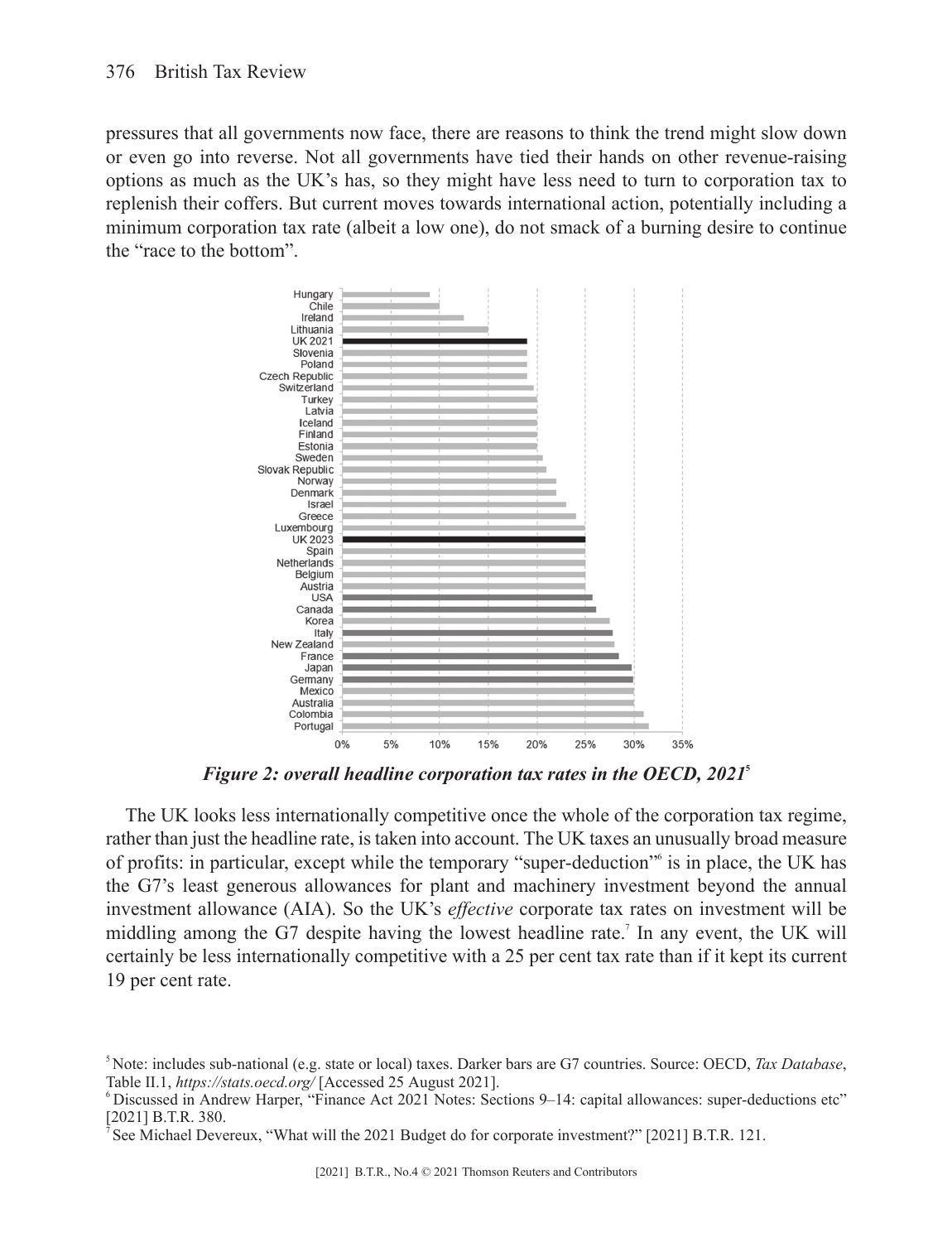The rise in the main rate of corporation tax will not affect all taxable company profits. It will not apply to profits subject to the patent box, or to ring-fence profits from North Sea oil and gas, or—thanks to the re-introduction of a small profits rate<sup>8</sup>—to companies making relatively small profits. It will technically apply to banks, but the Budget announced that the corporation tax surcharge banks currently pay will be reviewed so that "the combined rate of tax on banks' profits does not increase substantially from its current level"—seemingly implying a reduction in the bank surcharge to offset the increase in the main rate, though at the time of writing the specifics have not yet been announced: the Budget said the government will set out its plans in the autumn.<sup>9</sup>

The six percentage point rise in the main rate of corporation tax will, though, be mirrored by a six percentage point rise in the main rate of the diverted profits tax, from 25 per cent to 31 per cent—legislated as section 8 FA 2021, and again effective from 1 April 2023—in order to maintain the differential between the tax rate on ordinary profits and that on profits deemed to have been artificially diverted away from the UK. (The rates of diverted profits tax for profits falling within the North Sea ring-fence or the bank surcharge remain unchanged at 55 per cent and 33 per cent respectively.) The diverted profits tax raises negligible revenue, but that does not necessarily make it a failure, since its main objective is to deter aggressive avoidance rather than to raise revenue directly.

#### **Long-run economic and revenue consequences**

Budget 2021 reported that the government expects the rise in corporation tax for companies with large profits (allowing for the reintroduction of the small profits rate) to raise £17 billion a year by  $2025-26$ .<sup>10</sup> However, it is important to note that while this estimate allows for some profit-shifting out of the UK in response to the tax rise, it does not allow for any reduction in UK investment. The higher corporation tax rate will make the UK a less attractive place to invest. The higher rate will also exacerbate all of the other problems that corporation tax creates, notably the bias towards using debt rather than equity finance. (Sadly, the reintroduction of a small profits rate means that the tax rise will not even have the redeeming feature of reducing the incentive for tax-motivated incorporation.) All tax rises come with their own disadvantages, of course, and increasing corporation tax was by no means the worst option the Chancellor could have picked. The consequences will be less severe than if the UK were starting from a higher tax rate. But if, as a result of the corporation tax increase, there is less investment in the UK and more of it is financed by debt—the interest on which is tax-deductible—we would expect the long-run yield from the reform to be considerably less than £17 billion a year.

<sup>8</sup> Discussed in Lynne Oats, "Finance Act 2021 Notes: Section 7: small profits rate chargeable on companies from 1 April 2023; Schedule 1: small profits rate for non-ring fence profits" [2021] B.T.R. 379.

<sup>&</sup>lt;sup>9</sup> HM Treasury, *Budget 2021: Protecting the Jobs and Livelihoods of the British People* (March 2021), HC 1226, para.2.82.

<sup>&</sup>lt;sup>10</sup> HM Treasury, *Budget 2021: Protecting the Jobs and Livelihoods of the British People* (March 2021), HC 1226, Table 2.1, p.42, line 22.